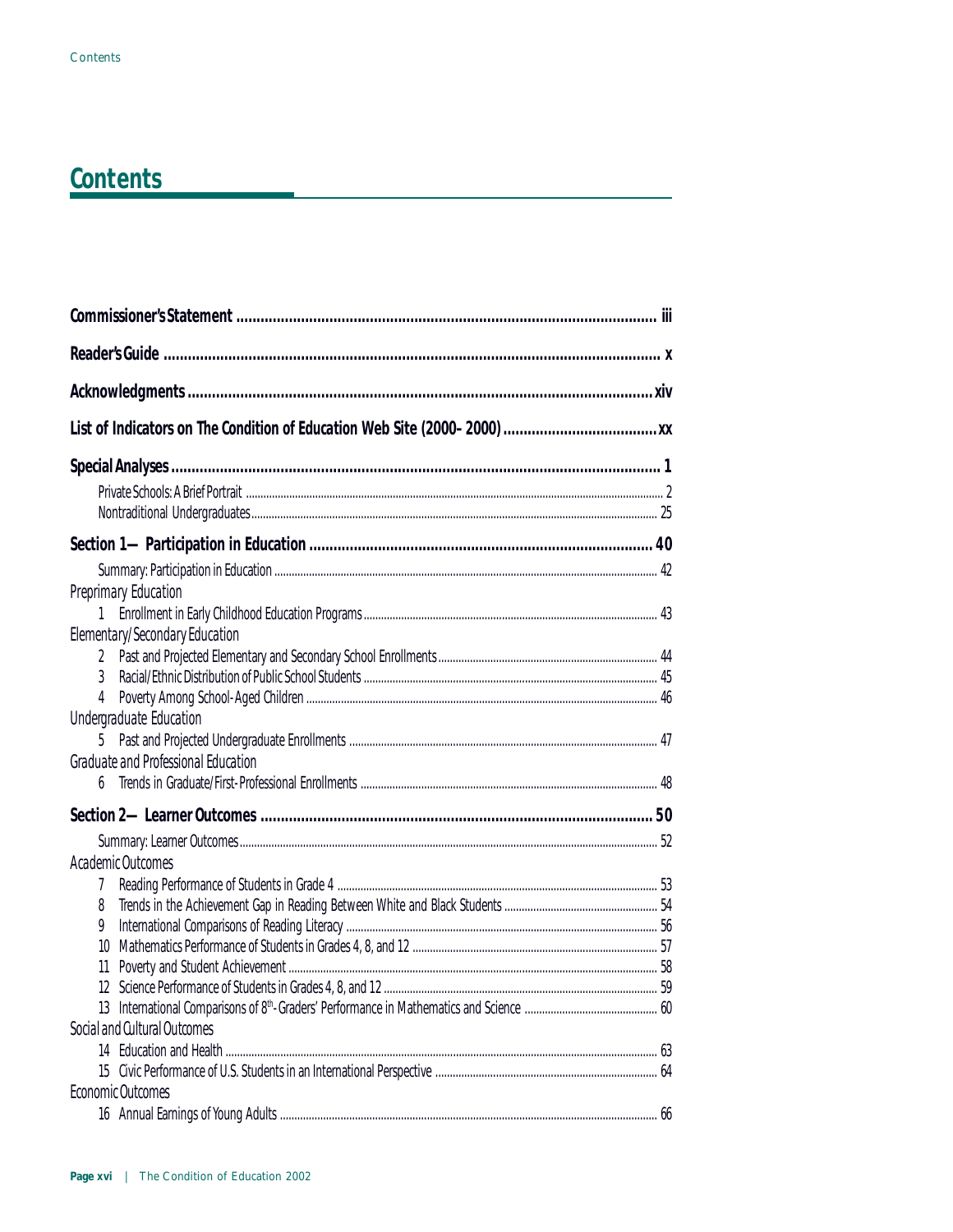#### **Continued**

| Student Effort                                |  |
|-----------------------------------------------|--|
|                                               |  |
|                                               |  |
| Elementary/Secondary Persistence and Progress |  |
|                                               |  |
| Transition to College                         |  |
|                                               |  |
|                                               |  |
|                                               |  |
| Postsecondary Persistence and Progress        |  |
|                                               |  |
|                                               |  |
| Completions                                   |  |
|                                               |  |
|                                               |  |
|                                               |  |
| Coursetaking and Standards                    |  |
|                                               |  |
|                                               |  |
| Special Programs                              |  |
|                                               |  |
| School Choice                                 |  |
|                                               |  |
|                                               |  |
| <b>Teachers</b>                               |  |
|                                               |  |
|                                               |  |
|                                               |  |
| School Climate and Discipline                 |  |
|                                               |  |
|                                               |  |
|                                               |  |
| Characteristics of Postsecondary Students     |  |
|                                               |  |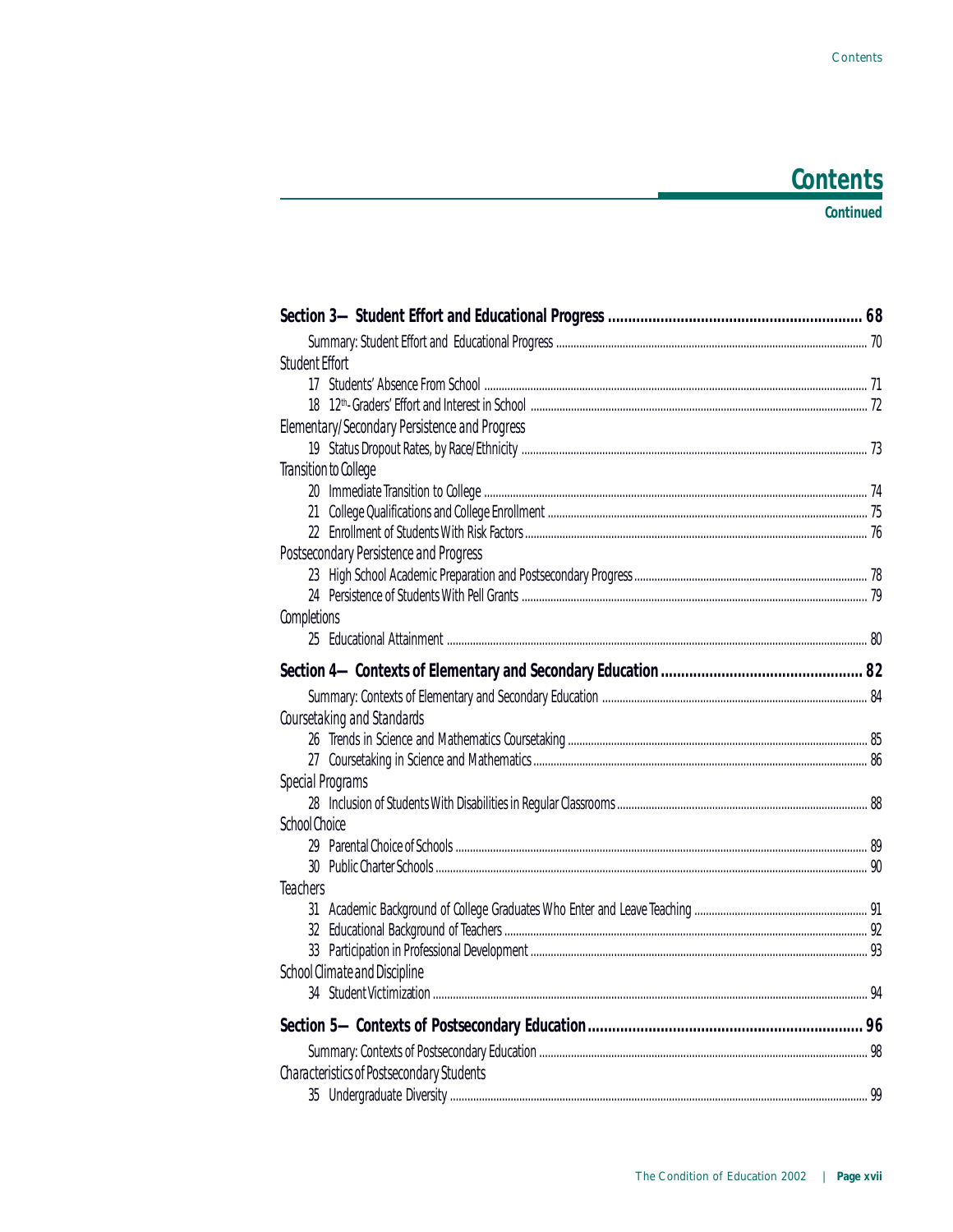#### Continued

| Programs and Courses            |  |
|---------------------------------|--|
|                                 |  |
| Learning Opportunities          |  |
|                                 |  |
|                                 |  |
| Faculty                         |  |
|                                 |  |
|                                 |  |
|                                 |  |
| Community Support               |  |
|                                 |  |
| <b>Public Financial Support</b> |  |
|                                 |  |
|                                 |  |
|                                 |  |
| Private Financial Support       |  |
|                                 |  |
|                                 |  |
|                                 |  |
|                                 |  |
| Note 1:                         |  |
| Note 2:                         |  |
| Note 3:                         |  |
| Note 4:                         |  |
| Note 5:                         |  |
| Note 6:                         |  |
| Note 7:<br>Note 8:              |  |
| Note 9:                         |  |
| Note 10:                        |  |
| Note 11:                        |  |
| Note 12:                        |  |
| Note 13:                        |  |
|                                 |  |
| Note 14:                        |  |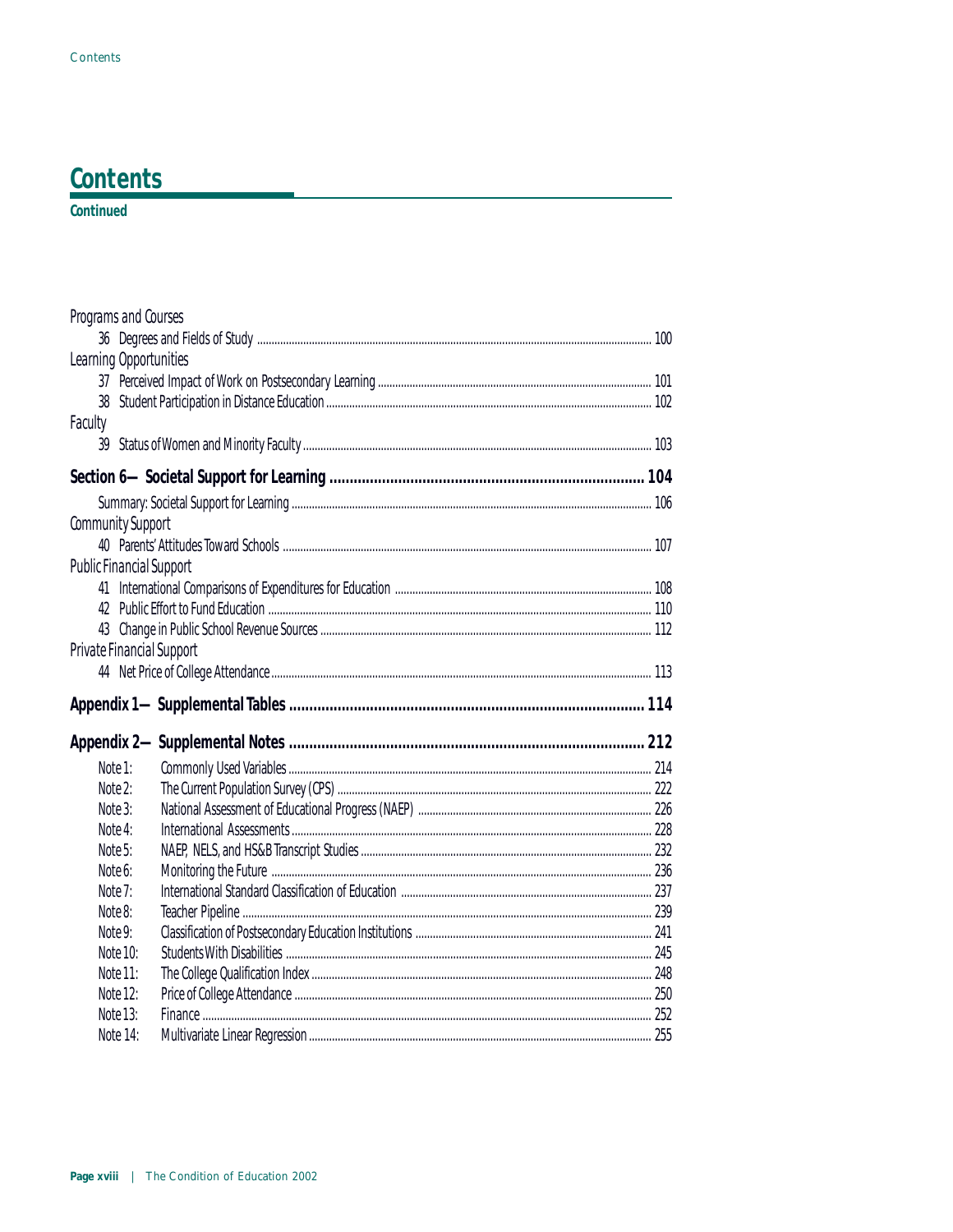#### **Continued**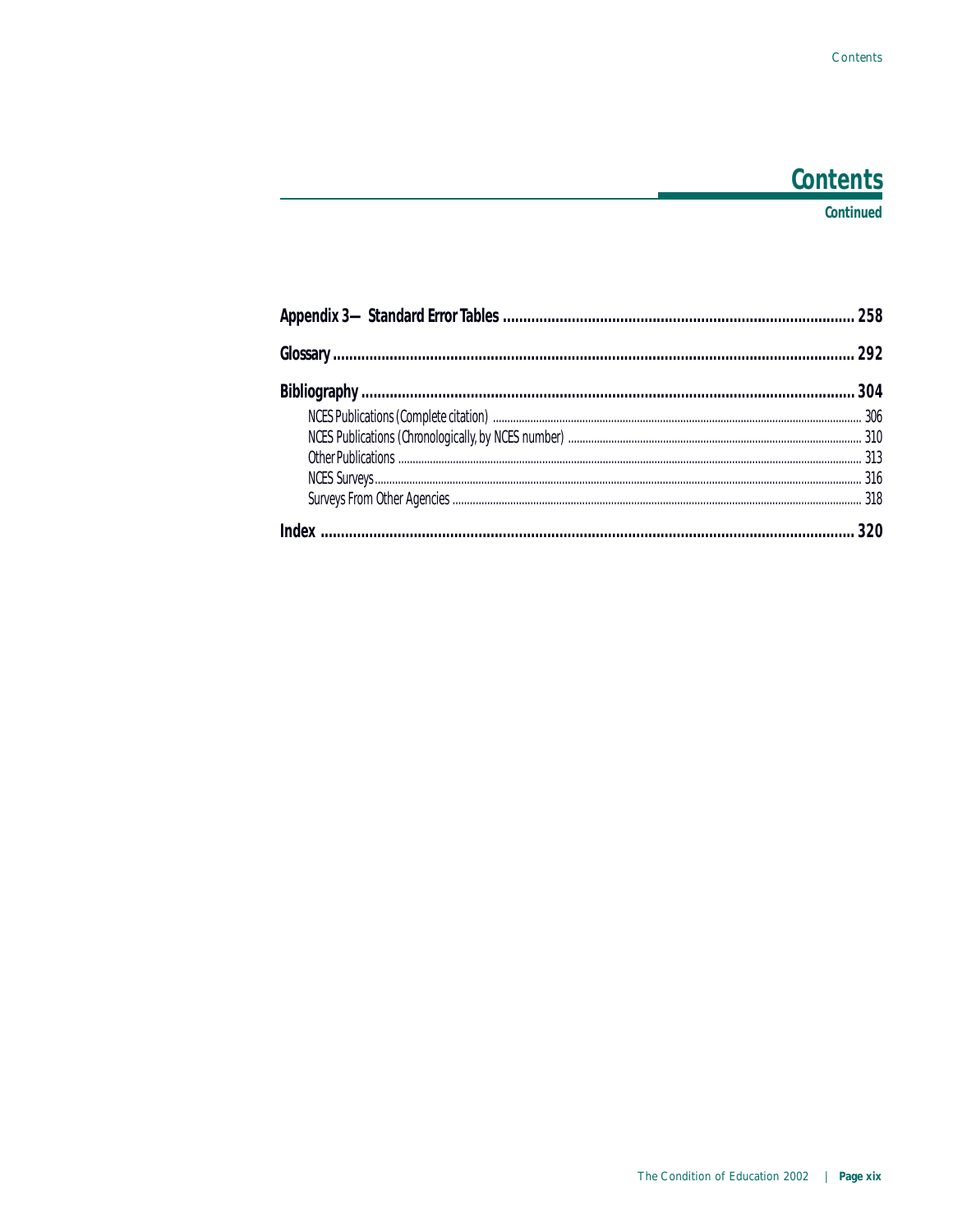This List of Indicators includes all the indicators that appear on *The Condition of Education* Web Site (*http://nces.ed.gov/programs/coe*), drawn from the 2000, 2001, and 2002 print volumes. The list is organized first by section and then by subject area. Thus, the indicator numbers and the years in which the indicators were published are not sequential.

|                                      | Indicator-Year |
|--------------------------------------|----------------|
| Section 1-Participation in Education |                |
| All Ages                             |                |
|                                      |                |
| Preprimary Education                 |                |
|                                      |                |
| Elementary/Secondary Education       |                |
|                                      |                |
|                                      |                |
|                                      |                |
|                                      |                |
|                                      |                |
| Undergraduate Education              |                |
|                                      |                |
|                                      |                |
| Graduate and Professional Education  |                |
|                                      |                |
|                                      |                |
| Adult Learning                       |                |
|                                      |                |
| Section 2-Learner Outcomes           |                |
| Early Childhood Outcomes             |                |
|                                      |                |
|                                      |                |
| Academic Outcomes                    |                |
|                                      |                |
|                                      |                |
|                                      |                |
|                                      |                |
|                                      |                |
|                                      |                |
|                                      |                |
|                                      |                |
|                                      |                |
|                                      |                |
|                                      |                |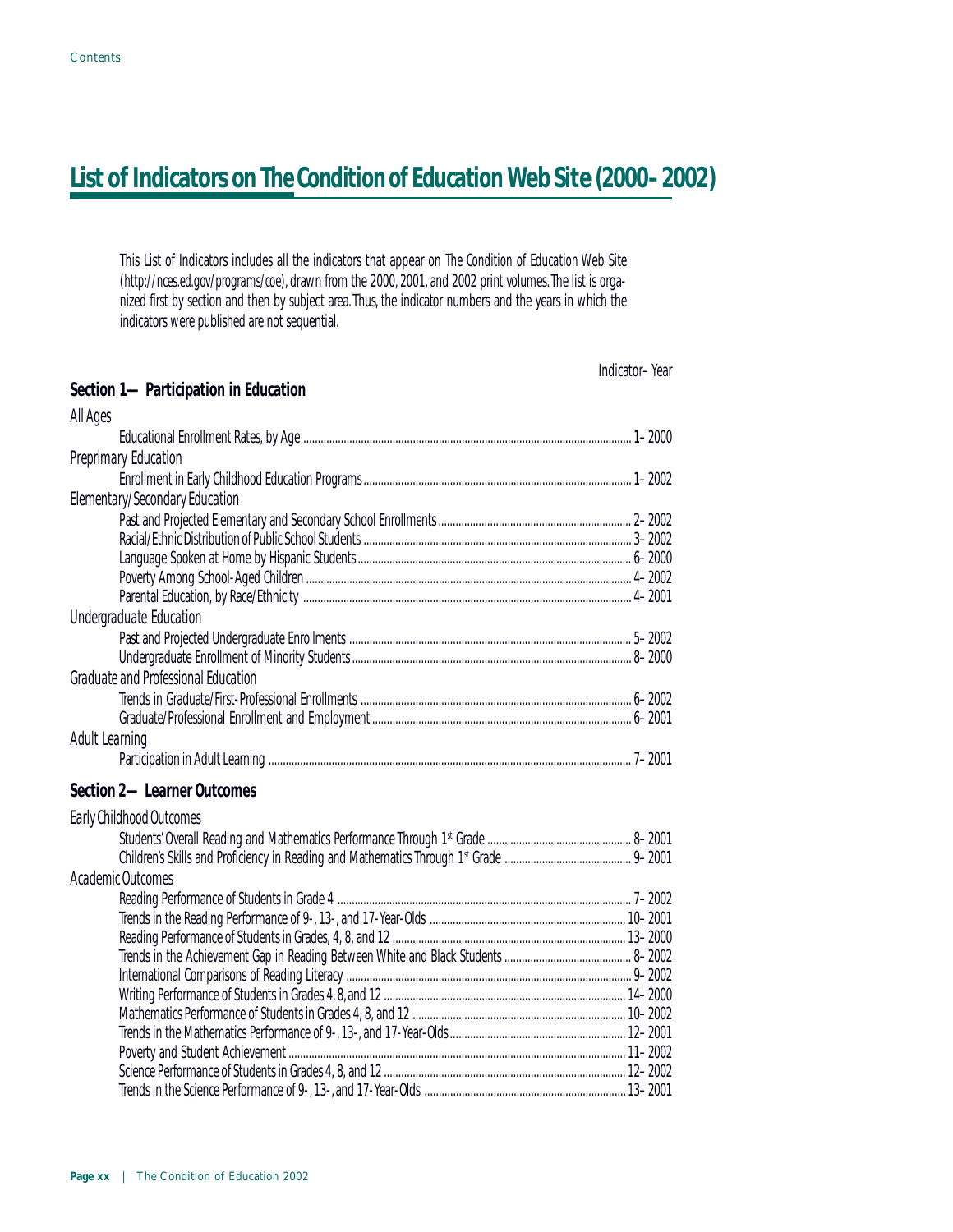*http://nces.ed.gov/programs/coe* **Continued**

|                                                                                                        | Indicator-Year |
|--------------------------------------------------------------------------------------------------------|----------------|
|                                                                                                        |                |
| International Comparisons of 8 <sup>th</sup> -Graders' Performance in Mathematics and Science  13-2002 |                |
|                                                                                                        |                |
|                                                                                                        |                |
| Adult Literacy                                                                                         |                |
|                                                                                                        |                |
| Social and Cultural Outcomes                                                                           |                |
|                                                                                                        |                |
|                                                                                                        |                |
|                                                                                                        |                |
|                                                                                                        |                |
|                                                                                                        |                |
| Economic Outcomes                                                                                      |                |
|                                                                                                        |                |
| Section 3-Student Effort and Educational Progress                                                      |                |
| <b>Student Attitudes and Aspirations</b>                                                               |                |
|                                                                                                        |                |
|                                                                                                        |                |
| Student Effort                                                                                         |                |
|                                                                                                        |                |
|                                                                                                        |                |
|                                                                                                        |                |
|                                                                                                        |                |
|                                                                                                        |                |
|                                                                                                        |                |
| Elementary/Secondary Persistence and Progress                                                          |                |
|                                                                                                        |                |
|                                                                                                        |                |
| Transitions to College                                                                                 |                |
|                                                                                                        |                |
|                                                                                                        |                |
|                                                                                                        |                |
|                                                                                                        |                |
|                                                                                                        |                |
|                                                                                                        |                |
| Postsecondary Persistence and Progress                                                                 |                |
|                                                                                                        |                |
|                                                                                                        |                |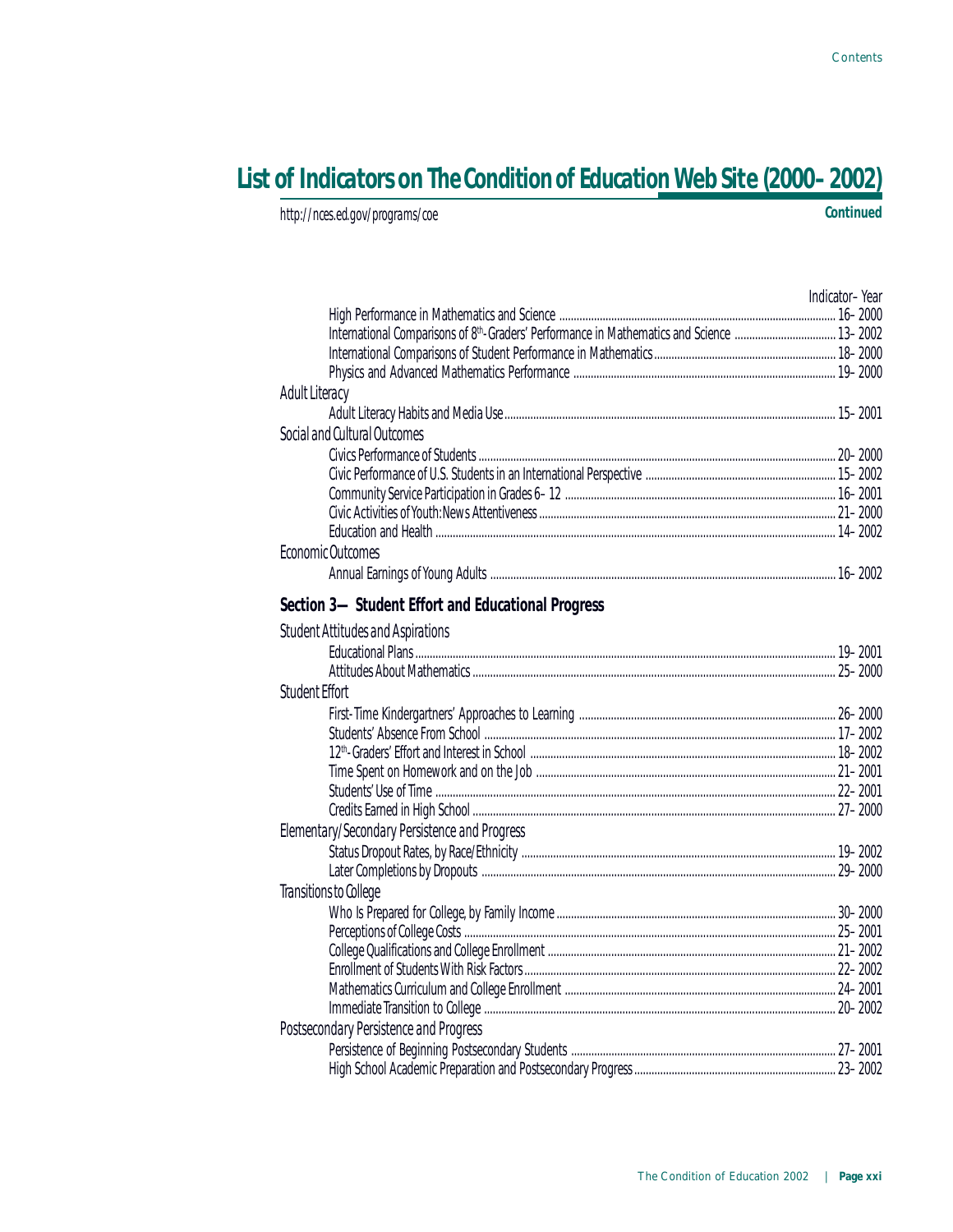| <b>Continued</b> | http://nces.ed.gov/programs/coe |
|------------------|---------------------------------|
|                  |                                 |

|             | Indicator-Year |  |
|-------------|----------------|--|
|             |                |  |
|             |                |  |
|             |                |  |
|             |                |  |
| Completions |                |  |
|             |                |  |
|             |                |  |
|             |                |  |

#### **Section 4—Contexts of Elementary and Secondary Education**

| Coursetaking and Standards                                                                                 |  |
|------------------------------------------------------------------------------------------------------------|--|
|                                                                                                            |  |
|                                                                                                            |  |
|                                                                                                            |  |
|                                                                                                            |  |
|                                                                                                            |  |
| Learning Opportunities                                                                                     |  |
|                                                                                                            |  |
|                                                                                                            |  |
|                                                                                                            |  |
|                                                                                                            |  |
|                                                                                                            |  |
|                                                                                                            |  |
| Special Programs                                                                                           |  |
|                                                                                                            |  |
| School Choice                                                                                              |  |
|                                                                                                            |  |
|                                                                                                            |  |
| <b>Teachers</b>                                                                                            |  |
|                                                                                                            |  |
|                                                                                                            |  |
| International Comparison of Teacher Preparation in 8 <sup>th</sup> -Grade Mathematics and Science  43-2001 |  |
|                                                                                                            |  |
| School Climate and Discipline                                                                              |  |
|                                                                                                            |  |
|                                                                                                            |  |
| Other School Resources                                                                                     |  |
|                                                                                                            |  |
|                                                                                                            |  |